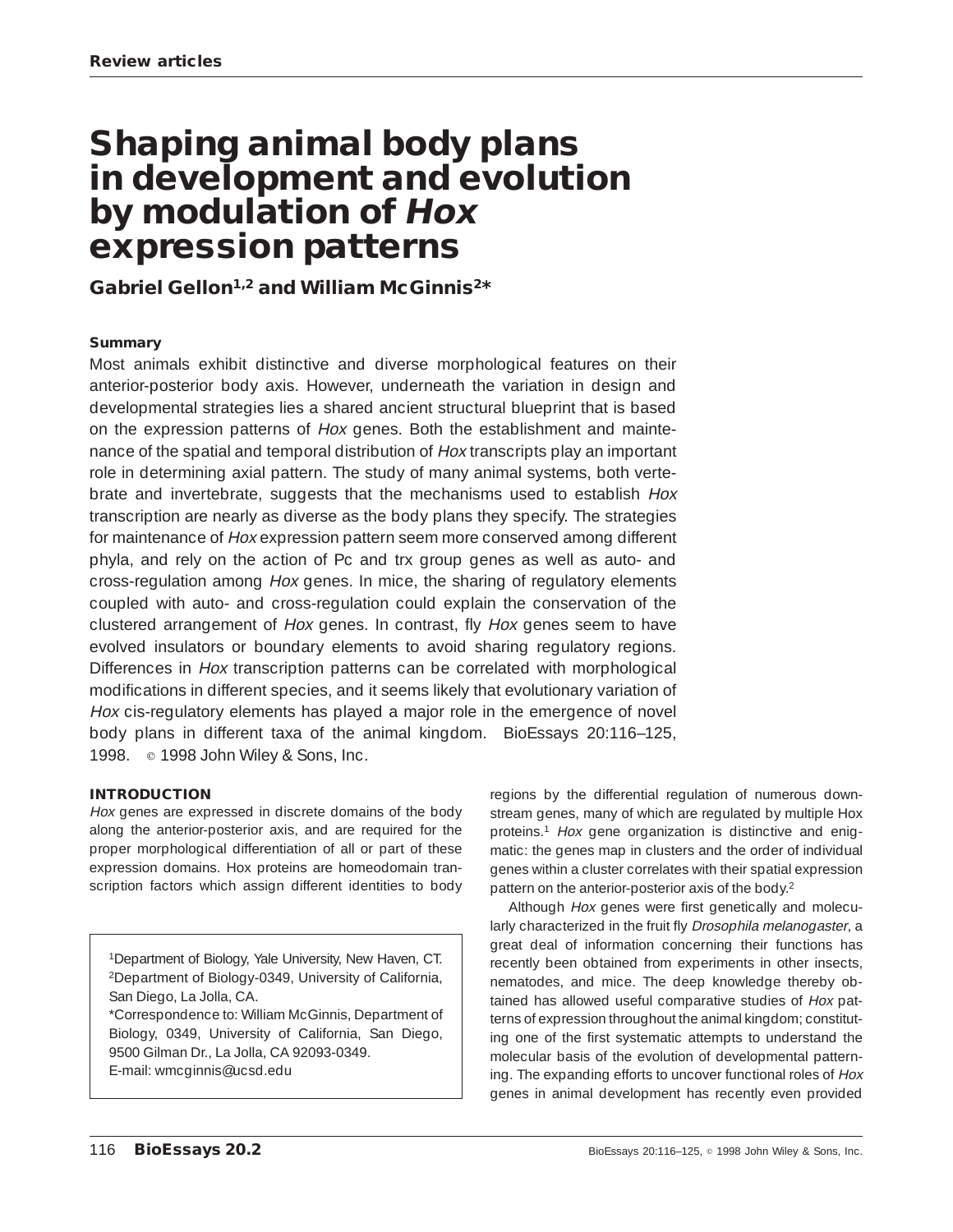explanatory models for certain human birth defects. Both synpolydactyly and hand-foot-genital syndrome are apparently due to mutations in human Hox genes<sup>3,4</sup>.

#### **The Importance of Hox Transcriptional Regulation**

Why is it important to understand the trancriptional regulation of Hox genes? One way to address this is to ask whether the deployment of Hox proteins in precise patterns is instructive or merely permissive for morphological pattern. Certainly the global controls that limit Hox gene expression to large metameric domains play an instructive role, for ectopic expression of Hox proteins outside those domains, either in flies or mice, can result in large scale homeotic transformations. In fact, many of the dominant homeotic transformations seen in the original *Drosophila* mutants are the result of altered expression of Hox genes.2

The experiments of Mann<sup>5</sup> and Castelli-Gair and Akam<sup>6,7</sup> have shown that the detailed modulation of Hox spatial and temporal patterns of expression within metameres also plays an instructive role. Segmental fields in the Drosophila embryo have groups of cells with the potential of developing Keilin's organs (the larval equivalent of legs) and spatially separate groups of cells with the potential of developing as spiracles. Neither potential is realized in abdominal segments, due to the suppressing power of Ubx and other bithorax complex proteins which are expressed in most cells of these segments. In the second and third thoracic segments, Ubx is transcriptionally activated in a intricate pattern that includes the spiracle primordia, and consequently these segments lack spiracles. In the leg primordia of the same segments, Ubx expression is absent during early stages of embryogenesis, which allows these primordia to form Keilin's organs. Thus, within a given metamere, detailed differences in the place and time where a Hox gene is expressed plays an important role in determining morphologically different cellular fates.

Similar results concerning the requirements for precise spatial and temporal patterns of Hox expression were recently obtained in C. elegans. Salser and Kenyon<sup>8</sup> studied the functions of the Antp homolog mab-5 in the V5 lineage of the lateral ectoderm. The entire V5 lineage expresses mab-5 periodically during development, and a spatial pattern of mab-5 protein accumulation is generated within the lineage. Salser and Kenyon activated ectopic mab-5 expression at inappropriate times and in inappropriate cells of the V5 lineage, and found that both the on and off states of mab-5 expression have important instructive value for the normal morphogenesis of posterior neural and epidermal structures of the nematode.

These insightfully detailed experiments have uncovered the fact that upstream regulation of Hox genes can be an important process for the generation of pattern within a Hox functional domain. For many of the Hox genes, variations in expression pattern occur in all tissues and throughout much of embryogenesis. What are the regulatory mechanisms that account for the complex temporal and spatial alterations in postestablishment Hox expression pattern? Considering the importance of the segment polarity signalling functions such as wingless (wg), hedgehog (hh), and decapentaplegic (dpp) in the generation of patterning information, it seems likely that these signals will be very important in the detailed variation of Hox transcriptional patterns, but only a few inroads have been made into this unexplored territory $9,10$ .

## **ESTABLISHMENT OF Hox EXPRESSION**

## **How it Works in Drosophila**

In the fruit fly, Hox transcriptional patterns are established during syncytial and early cellular blastoderm in stripes on the anterior-posterior axis. At this time, the embryo has an asymmetric distribution of numerous transcription factors of both maternal and zygotic origin, produced by the coordinate, gap, and pair-rule genes. These proteins form an overlapping series of gradients and stripes that expose every nucleus on the anterior-posterior axis to unique combinations of transcription factors. Alterations in the expression patterns of these proteins, or loss of their functions, can result in constrictions, expansions or deletions of Hox expression domains<sup>2</sup>. Although not yet characterized to the same level of detail, the regulatory elements that establish stripes of Hox transcription are presumably similar to enhancers that direct stripes of pair-rule gene expression<sup>11</sup>.

Enhancers that establish Hox expression domains have been shown to possess gap and pair rule protein binding sites that are important for their function.<sup>12</sup> The most convincing evidence for a direct interaction between gap proteins and Hox regulation come from the study of Hab mutations. Shimell et al.<sup>13</sup> discovered that the Hab phenotype was due to a single base substitution in the *iab-2* regulatory region of abd-A that resulted in the destruction of a binding site for the Krüppel gap repressor protein, leading to ectopic expression of abd-A. In another study, Qian and coworkers<sup>12</sup> identified binding sites within a Ubx regulatory element for the gap proteins Hunchback and Tailless, as well as for the pair-rule protein Fushi tarazu. The changes in regulatory element activity due to loss of specific binding sites resemble the changes observed in tailless, hunchback, or fushi tarazu mutant backgrounds, suggesting that the regulatory input of all these proteins is integrated by the enhancers that establish the initial pattern of Ubx transcription.

## **How General Are the Regulatory Circuits That Establish Hox Expression Domains?**

Given the extraordinary conservation of Hox expression patterns in animal development, one might expect that the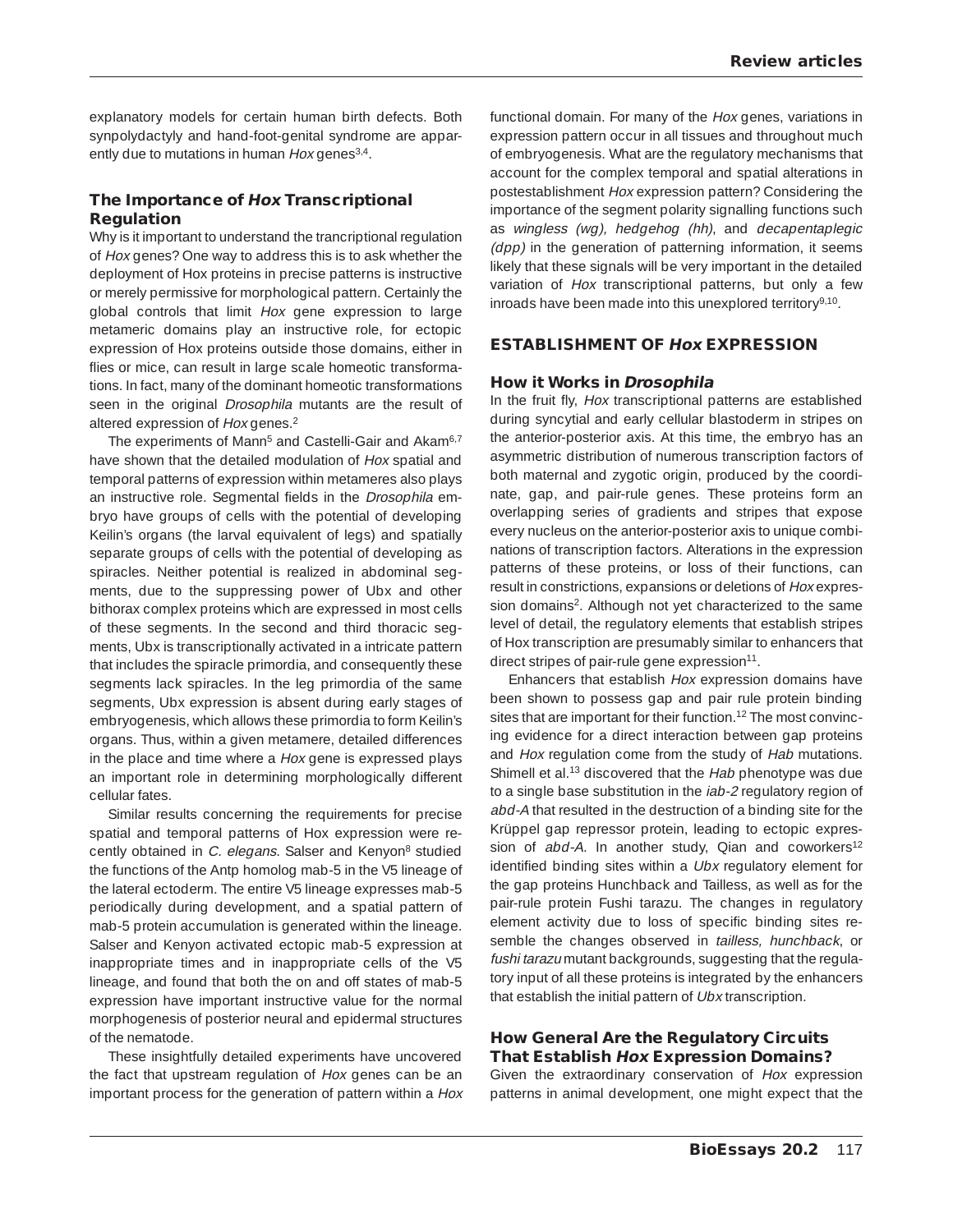regulatory networks upstream of the Hox genes were equally well conserved. However, many of the cellular developmental processes that occur prior to Hox expression; such as oogenesis, early cell division patterns, and segmentation, are highly variable among different members of the animal kingdom. Recent experimental results indicate that this variability is apparently associated with a diverse set of strategies and mechanisms for establishing the initial boundaries of Hox gene expression in different animal phyla.

Drosophila is rather unique among insects in that much of its segmentation and body axis patterning occurs in a nuclear syncytium. In other insects similar patterning decisions are made in both syncytial and cellular contexts. In the locust Schistocerca gregaria and the beetle Tribolium castaneum, the posterior segments are constructed from a proliferative zone by cell division<sup>14</sup>, a situation that shares some similarities to the developmental context in which Hox expression is established in other animals such as chordates. Despite the differences in developmental context, the patterns of expression of some gap and pair-rule transcripts in Tribolium embryos is reminiscent of patterns found in Drosophila embryos, and suggests some gap and pair-rule genes play a conserved role in insect embryonic patterning<sup>15-17</sup>. One interesting new Tribolium patterning mutant, called jaws, has homeotic transformations in the segments derived from the syncytium, but lacks segments derived from the proliferative zone. jaws apparently does not correspond to any of the well characterized members of the Tribolium Hox cluster. It is possible that this mutation may map in the beetle homologue of a Drosophila pair-rule or a gap gene, or it might identify a novel mechanism of early Hox regulation in a cellular context<sup>18</sup>.

Outside the Insect Class, the extant data on Hox gene establishment controls have not yet implicated gap or pairrule type genes as upstream regulators. Experiments in C. elegans indicate that the pattern of expression of worm Hox genes are determined in part by mechanisms independent of global position along the anterior posterior axis<sup>19</sup>. Normally, the Hox gene mab-5 is expressed near the posterior end of the worm, a domain that includes cells of the V6 group. The two V6 cells that express this Hox protein are descendants of the ABarp blastomere. When other blastomeres (EMS and P2) are ablated early in embryogenesis, other cells acquire a ABarp identity and give rise to ectopic V6 cells located in novel positions on the worm anteriorposterior axis. The ectopic V6 equivalents also establish mab-5 expression in their new positional/cellular environments. Similar results have been obtained on the establishment controls for Hox expression in leech development, which is apparently controlled by a mix of timing and lineage inputs that are not absolutely fixed to anterior-posterior position20. Although no mechanisms are yet known to explain these position-independent controls on the establishment of Hox expression, these observations suggest that many

invertebrates use different strategies to establish Hox expression than have been characterized in Drosophila.

A few trans-acting factors have been shown to directly regulate Hox transcription in mammals. Two are proteins encoded by the genes Krox20<sup>21</sup> and kreisler<sup>22</sup>. Krox20 encodes a zinc finger transcription factor expressed at high levels in rhombomeres 3 and 5 (r3/5) in the hindbrain of developing mice. Hoxb-2, which is expressed in a Krox20 dependent manner, contains three Krox20 protein binding sites in its promoter region, that are required for Krox20 dependent reporter transcription in vivo. kreisler encodes a maf/b-Zip protein and it is required for the establishment of Hoxb-3 expression in r5. The r5 pattern can be recapitulated by a 45 bp element derived from Hoxb-3 upstream sequences which contains Kreisler protein binding sites plus an Ets-type consensus binding site. Both binding sites are required to establish the correct transcription pattern. None of the above genes have known homologues in Drosophila that act in the coordinate, gap, or pair-rule pathways to establish Hox gene expression.

As expected in a cellularized system, many cell-cell signaling molecules have been found to regulate Hox expression in vertebrates. Perhaps the best studied signal is retinoic acid (RA)23,24. Exposure of embryos to RA induces homeotic transformations as well as ectopic expression of Hox genes; e.g., Hoxb-1<sup>25</sup>. The response of Hoxb-1 to RA is likely to be directly mediated by RAR proteins, as the mutation of RAR binding sites abolished the activity of a small Hoxb-1 extablishment enhancer in mouse embryos<sup>26</sup>.

Even though the evidence regarding the mechanism of establishment controls in most model animal systems is still scanty and scattered, the extant results indicate that the developmental genetic circuitry controlling anterior-posterior patterning upstream of the Hox genes is not widely conserved throughout the animal kingdom.

#### **Maintenance of Spatially Localized Expression and Function of Hox Genes**

Since the initial experiments of Lewis<sup>27</sup>, there has been steadily increasing evidence that Hox functions in Drosophila are required both for the initial assignment of metameric identities as well as the maintenance of such identities. When Hox gene expression is ablated at times ranging from hours to days after the time of initial activation, homeotic transformations or loss of metamere identity can result.2 The persistent expression of the homeotic genes in spatial patterns apparently allows cells to retain a memory of their anterior-posterior position as they proceed through embryogenesis and find themselves in new cellular contexts. This does not mean that all late expression patterns of Hox proteins are conferring positional information, as there are examples where Drosophila Hox genes have apparently adopted novel functions unrelated to axial patterning<sup>28</sup>.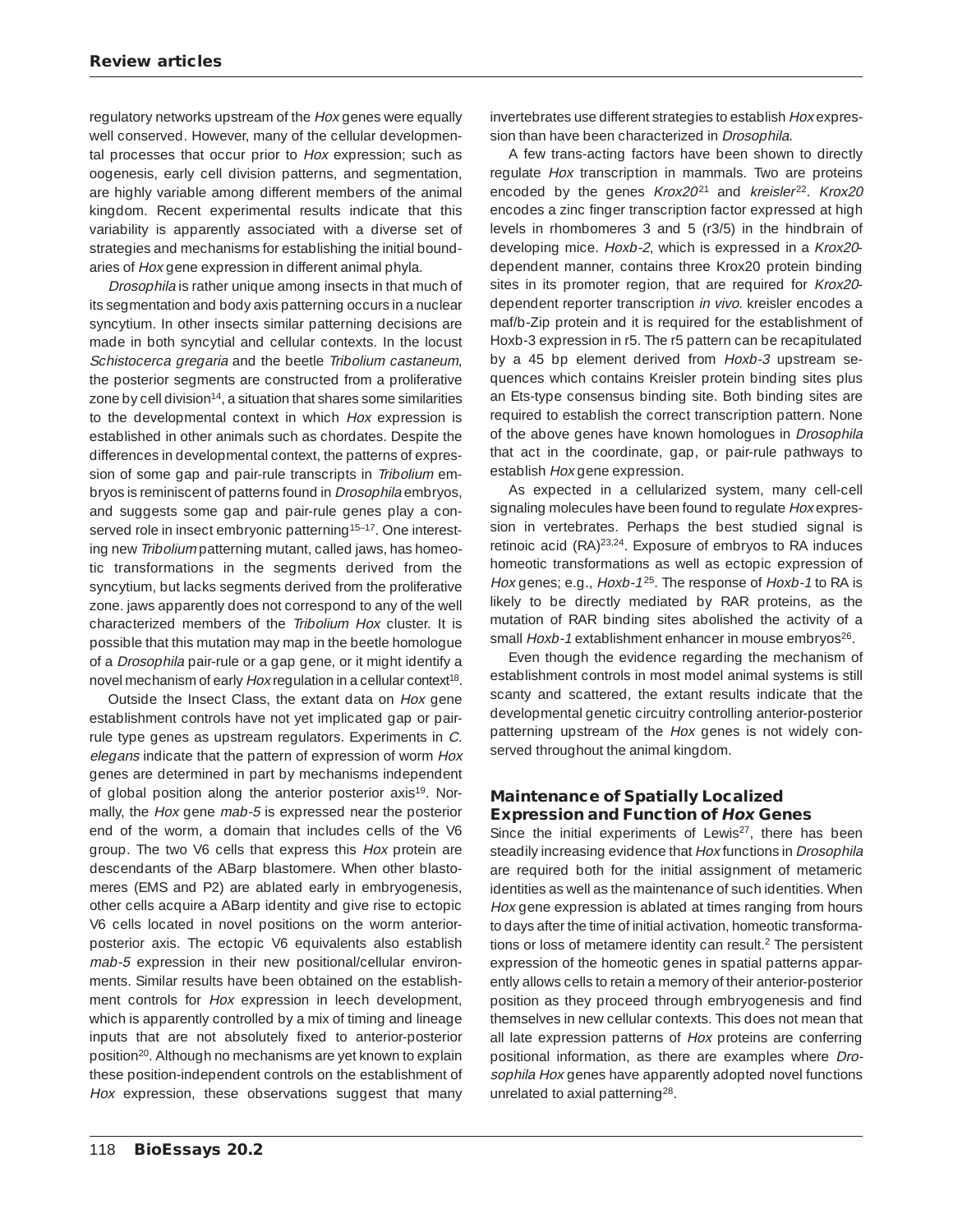## **The Polycomb-Group and Trithorax-Group Genes**

The genes in the Polycomb (Pc) group maintain the boundaries of Hox gene expression by repressing Hox transcription outside their normal domains of activity. In Pc mutants, posterior Hox genes such as abd-A and Abd-B are expressed in more anterior regions of the embryo, and the phenotypic result is a partial transformation towards posterior abdominal identity.29–31 Pc acts in multimeric complexes and each complex probably include a subset of many members of the Pc group.<sup>32</sup> Polytene chromatin binding studies, and tests of gene expression patterns from genes outside the Hox complexes, indicate that Hox genes are not the only transcription units that respond to the repressive effects of Pc group functions.<sup>32</sup> Pc response elements (PREs) map to discrete regulatory sites within bithorax complex DNA,32,33 but due to the relatively large size of the currently defined elements<sup>33,34</sup> and the fact that none of the known Pc group proteins has sequence specific DNA binding functions, it is still unclear how Pc proteins are persistently tethered to specific DNA elements.

The trithorax (trx) group mutations are genetically defined by their ability to suppress Pc group phenotypes.<sup>35,36</sup> Loss of an individual trx group function (such as trithorax itself) does not abolish expression of homeotics but does have differential affects on the amounts of expression from different homeotics, ranging from severe to mild.<sup>37,38</sup> Some trx group functions like brahma (brm), contribute to the SWI/SNF complexes of Drosophila, and antagonize the repressive effect of Pc group proteins.<sup>38</sup> The trx group functions that act in the SWI/SNF-like complexes are presumably regulating the accessibility of activators to regulatory sequences of Hox genes.<sup>39</sup> Another trx group protein, GAGA factor/Trl, is a component of another chromatin modeling function called the NURF complex, which acts by promoting nucleosome mobility at heat shock promoters, and perhaps at homeotic promoters as well.40–42

There is abundant evidence that many members of the Pc and trx groups are widely evolutionarily conserved at both a structural and functional level.<sup>32,43</sup> The current evidence supports the idea that these genes apparently represent an ancient system for the stable maintenance of gene expression patterns, so ancient that a Pc homolog was recently discovered in plants.44

## **Autoregulatory and Cross-Regulatory Mechanisms**

Some Hox genes in flies and mice seem to rely on autoactivation circuits for the maintenance of expression during development. In the case of the Drosophila head genes Deformed (Dfd), and labial (lab), this is largely mediated through the direct binding of the Dfd and Lab proteins to autoactivation enhancers for the respective genes.45–47 Two mouse homologs of lab and Dfd (Hoxb-1 and Hoxb-4) also use autoactivation to achieve persistent expression.<sup>48,49</sup> Autoactivation enhancers in Hox complexes are so well conserved that they can be switched between mouse and fly developmental contexts, and still function appropriately.48–51 The autoactivation of Dfd and lab genes is dependent not only on the respective Dfd or Lab protein functions but also on the extradenticle (exd) function; embryos that lack both maternal and zygotic Exd protein do not maintain either Dfd or lab transcription, although the transcriptional regulation of many other Hox genes is unaffected.47,52

The mammalian counterparts of the Drosophila Exd protein are the Pbx class of proteins.<sup>53</sup> The importance of Exd/Pbx function for autoactivation of Hox transcription was discovered by analysis of a small regulatory element that maps in the 5' flanking sequence of the mouse Hoxb-1 gene.48 This Hoxb-1 element contains multiple composite binding sites that cooperatively interact with Hoxb-1 and Pbx proteins in vitro, and that direct reporter expression in rhombomere 4 of mouse embryos. All Hox response elements so far characterized require Exd protein function in order for the Hox protein to activate transcription via the element.52 The need for Exd protein function in the case of both lab and Dfd autoactivation may be a reflection of this apparent general requirement.

Hox gene expression can also be maintained by autoregulatory circuitry that is largely indirect. Within the visceral mesoderm cells, the Ubx protein expression is maintained through autoregulatory mechanisms dependent on dpp and wg intercellular signals.<sup>54</sup> Recent work has indicated that the wg signal and dpp signal are integrated on nearby sequences in a Ubx enhancer element by Drosophila LEF-1 family and *Drosophila* CREB family transcription factors, respectively.<sup>9,10</sup> Bienz has persuasively argued<sup>54</sup> that such indirect autoactivation circuits, dependent on multiple inputs, are well-buffered against developmental noise, and better at stabilizing expression patterns in fields of cells than are simple direct autoregulatory circuits. The biological complexity of a regulatory circuit may thus be a virtue for the organism possessing it, if not necessarily for an investigator attempting to dissect its component parts.

Cross regulatory relationships among the Hox genes also play an important role in determining their transcriptional patterns. The Bithorax complex proteins Ubx, Abd-A, and Abd-B are all capable of repressing the transcription of more anterior Hox genes,<sup>2</sup> and there is evidence in one case reported by Appel and Sakonju<sup>55</sup> that this repression is exerted by direct interaction with Hox protein binding sites in the genes that are being repressed. The cofactors, if any, that might assist in Hox-mediated repression, are as yet unknown. It seems unlikely that Exd plays any role, since cross regulatory repressions are unaffected in embryos that lack all Exd function.<sup>56</sup> Positive cross regulation can also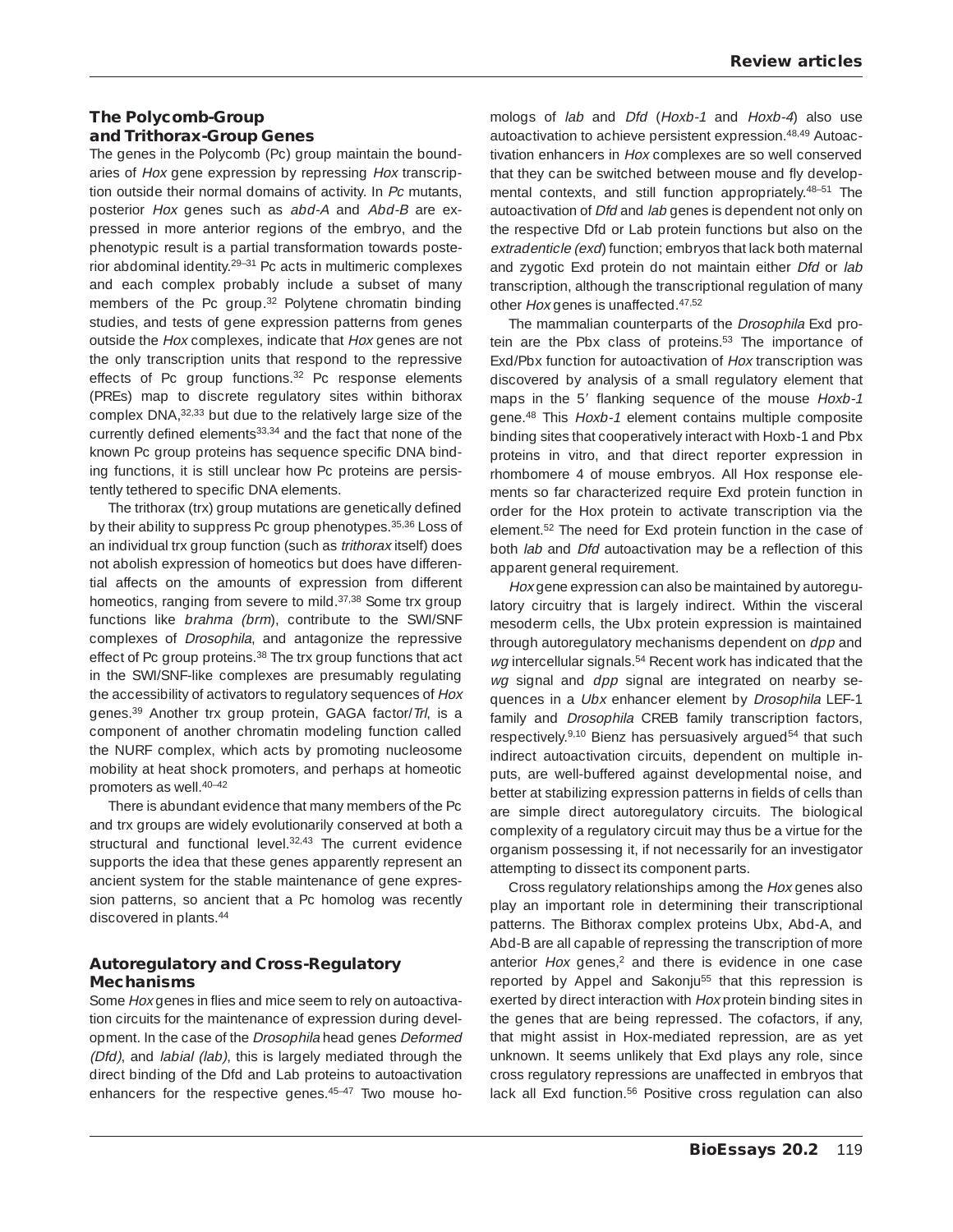assist in the normal maintenance of Drosophila and mouse Hox gene expression patterns.<sup>49,57</sup>

#### **Enhancers Sharing as An Explanation for the Maintenance of Clustered Arrangements of Hox Genes**

Part of the fascination of the Hox genes has been their arrangement in linear clusters in which the order of the genes reflects the order of their expression boundaries on the embryonic anterior-posterior axis. How this colinear arrangement is generated is still a matter for speculation. However, recent work has provided strong evidence to support the idea<sup>58</sup> that shared enhancers regulating different Hox promoters might provide a reason for the evolutionary cohesion of the complexes. Gerard and colleagues<sup>59</sup> have found that a small regulatory region, which binds RA receptor proteins in vitro, is required for setting the anterior boundary of expression of two adjacent mouse Hox genes, Hoxd-10 and Hoxd-11. The mutation of this element in the context of the normal Hox-d complex appears to be sufficient to derepress both Hoxd-10 and Hoxd-11 promoters in more anterior body cells. A shared enhancer element is also required for the activities of both the Hoxb-3 and Hoxb-4 promoters in transgenic constructs.49 This shared enhancer contains an evolutionarily conserved sequence called CR3, which includes two Hox protein binding sites that are essential for its function. The CR3-containing element can also drive a Hox-dependent pattern of reporter expression in Drosophila embryos. The prediction is that mice in which CR3 is deleted will lose function of both the Hoxb-3 and Hoxb-4 promoters in cis, although this evidence is not available at present. Interestingly, the CR3 element in the Hoxb complex is ''auto''-regulated by the paralogous Hoxd-4 protein in mouse embryos, a phenomenon Gould and colleagues term pararegulation.49

## **Boundary Elements**

In contrast to the mouse Hox gene complexes, the Drosophila Hox genes are split into two separate gene complexes (ANT-C and BX-C), and individual transcription units and intergenic regions within these complexes occupy much more DNA.2 It seems plausible that this different general arrangement is due to an increased autonomy on the part of individual Hox genes in Drosophila, with fewer (if any) shared regulatory elements. Even the individual enhancers that regulate the patterns and amounts of expression for particular Hox genes normally function with a high degree of autonomy. The evidence for this relies on deletion mutations of Hox regulatory sequence that have been shown to result in abnormal levels of Hox expression due to the fusion of two distant enhancer elements. One of the best characterized examples resides in the Fab-7 region, originally defined by a deletion mutation that fused the iab-6 and iab-7 enhancers.<sup>60</sup> The Fab-7 deletion results in parasegment 11 adopting levels of Abd-B transcription that are normally only seen in parasegment 12. The deleted DNA has been proposed to contain an insulator element that segregates two independent cis-regulatory domains.60 Two recent papers provide strong support for this hypothesis, showing that Fab-7 region DNA can block the function of a wide variety of enhancers, but only when the Fab-7 element is interposed between an enhancer and promoter.61,62 Genetic results indicate that such boundary elements may be common in the BX-C, separating parasegment specific enhancers that could potentially act on the same, and/or on different Hox promoters in BX-C DNA.<sup>63,64</sup>

## **CHANGES IN Hox EXPRESSION PATTERNS AND EVOLUTIONARY DIVERSIFICATION**

#### **Subtle Changes of Expression Within Hox Domains**

The mechanisms by which Hox genes might contribute to evolutionary diversification has long been a subject of speculation.29 Recent studies have provided strong correlative evidence that subtleties in Hox expression pattern within their anterior-posterior domains account for some of the variation in morphological pattern between insect groups. For example, caterpillars, the larvae of butterflies and moths, differ from other insects in possessing appendages in abdominal segments, known as prolegs. In flies and beetles, the Hox genes Ubx, abd-A, and Abd-B suppress the appearance of legs in the abdomen.<sup>65</sup> Warren and coworkers<sup>66</sup> found that butterfly Ubx and Abd-A proteins, although present early throughout the abdomen, no longer accumulate in the few cells that give rise to the prolegs, which are marked by Distal-less expression. Since functional tests cannot yet be performed in butterfly larvae, it is unclear whether the changes in Hox expression are required for proleg formation or are just a by-product. Nevertheless, this work supports the hypothesis that the acquisition of novel segmental morphology in an insect group has arisen by localized modification of Hox expression.

Another example of a correlation between a minor variation in Hox expression pattern and morphological change is reported by Rogers et al.,<sup>67</sup> who analyzed the expression patterns of the Hox gene Sex combs reduced (Scr) in the insect orders Diptera, Thysanura, Othoptera, and Hemiptera. In Drosophila, Scr is expressed in most cells of labial and T1 segments, and is required for their identity in embryonic and imaginal development.<sup>68</sup> Scr has a conserved pattern of expression in the labial segment, but a variable expression pattern in the first thoracic segment among the species tested. Thysanurans seem to lack an Scr expression domain which is conserved among the other insects tested. This expression domain may be determining the production of specialized patches of comb-type bristles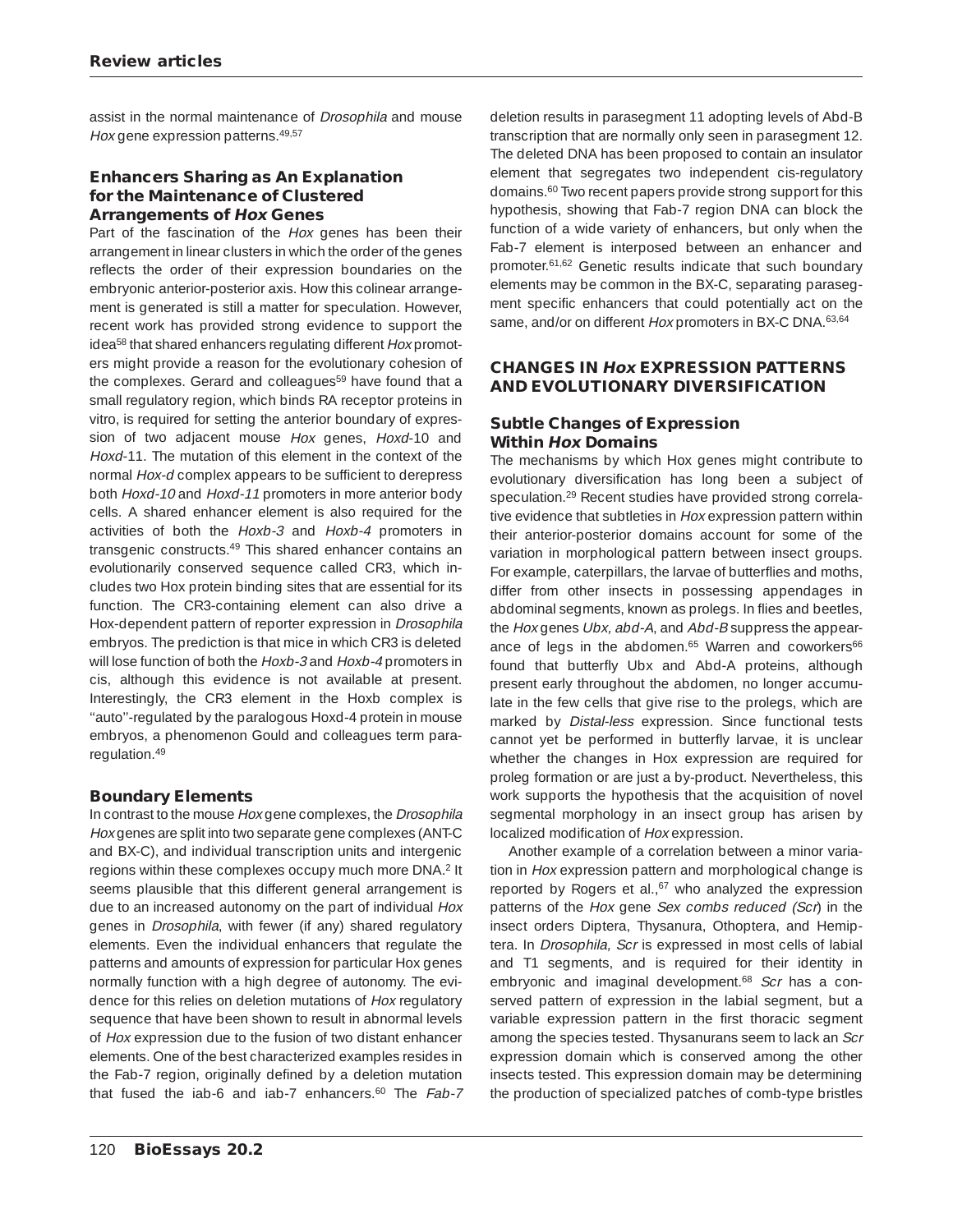similar to Drosophila sex combs. It is possible that these cells began expressing Scr in the pterygote lineage, which branched from thysanurans early in insect evolution and includes Diptera, Orthoptera, Hemiptera, and other winged orders. Nonetheless, it is also possible that Scr expression was lost in those cells in the thysanurans, for the ancestral condition remains unknown. Scr is expressed in many epidermal cells of the T1 segment in flies, beetles, and butterflies,<sup>65</sup> suggesting that cells within this segment evolved Scr expression before the radiation of holometabolous insects.

However, the danger of inferring a causal relationship between variations in Hox expression pattern and morphological variation is also pointed out by Rogers and coworkers.<sup>67</sup> In flies and beetles, the loss of Scr function results in the ectopic development of wing primordia from dorsal-anterior cells near the base of the prothoracic leg. One group of cells that seems to consistently express Scr in the animals tested from the Dipteran, Thysanuran, Othopteran, and Hemipteran orders is located in this prothoracic dorsal regions. Rogers and coworkers suggest that Scr expression in this position mediates the repression of wing formation in T1 segments.<sup>67</sup> However, they note that this patch must predate the appearance of wings since it is present in the apterygote (wingless) lineage of Thysanurans. So it appears that this previously existing patch of Scr expression pattern was co-opted to prevent wing development and had other functions or no function in primitive insects or their ancestors.

#### **Global Changes in Hox Pattern of Expression**

In contrast to the subtle variations within Hox expression domains, there is no such variation in the overall boundaries of Hox expression in different insects. This is consistent with the conserved pattern of insect tagmosis.<sup>65</sup> What happens when comparisons are made not within a class but between classes, such as Insecta and Branchiopoda? Branchiopod crustaceans (e.g., Artemia) differ significantly in design from insects: they possess a thorax with eleven segments all harboring legs (as opposed to only three in insects) and many postgenital "abdominal" segments. Averoff and Akam<sup>69</sup> has shown that Antp, Ubx, and abd-A are expressed in most of the thoracic segments of Artemia whereas they have overlapping but distinct domains in insects. Averoff and Akam<sup>69</sup> have proposed that the crustacean thorax is homologous to the insect trunk, and that the Hox expression patterns in Artemia reflect a primitive condition. In this animal, neither Ubx nor abd-A seem to suppress leg formation, and since they do so in Drosophila (and presumably in other insects), a key evolutionary event in the lineage leading to insects must have been the restriction of Ubx and abd-A expression to more posterior regions.

Judging by the structural criteria used in arthropod taxonomy, it seems that the evolution of different classes within this phylum may have been concurrent with, and perhaps based on, large scale changes in Hox domains of expression. The body plans of each arthropod subphylum (Chelicerata, Uniramia, Crustacea, Trilobita) and many classes within them are characterized by specific segmental variations such as which segments bear appendages and what kind, and the precise pattern of segment fusions (tagmosis).70 These are modifications that are consistent with a very large number of Hox-dependent morphological structures being redeployed on the anterior-posterior axis, i.e., they are similar to homeotic transformations, which in Drosophila are known to be due to either large scale changes in Hox expression, or loss-of-function mutations—the equivalent of a change in Hox gene number. Since changes in the number of Hox genes appear (so far) to be associated with even greater phylogenetic distances, the morphological diversity among the arthropod classes may be dependent on a spectacularly successful evolutionary experiment with Hox domains of expression.

The Chordata also present a case in which changes in Hox expression seems to correlate with dramatic alterations in the domain boundaries of Hox expression in different higher taxa. Birds and mammals (different subclasses within Chordata) differ in the number of vertebra allocated to different regions (cervical, lumbar, sacral, etc.). In chickens and mice, the boundaries of expression of some Hox genes are associated with the transitions from one vertebral type to another rather than to a particular numerical position in the vertebral field, as if specific Hox genes were locked into specifying certain type of vertebrae.<sup>71</sup> Since the expression of Hox proteins in different somites seems to depend on discrete regulatory elements, such broad changes in Hox domain size might involve alterations in upstream transcriptional regulation.

#### **A Hierarchical Model for the Evolutionary Impact of Changes in the Hox Pathways**

Developmental pathways such as the ones defined by the Hox genes offer a framework to categorize genetic changes by their impact on morphological design. Figure 1 diagrams different levels at which Hox expression or function could be modified by mutations in regulatory elements or Hox gene number in the course of evolution, hierarchically ordered according to the depth of their regulatory and morphological consequences. The importance of regulatory element variation in morphological evolution is likely to be very general. For example, Li and Noll<sup>72</sup> have constructed hybrid genes to demonstrate the importance of cis-regulatory elements in the evolutionary diversification of the prd homeodomain class of developmental regulators.

In a Hox pathway, the most superficial changes would occur in single Hox response elements for downstream genes (level 4 in Fig. 1). These are likely to be the most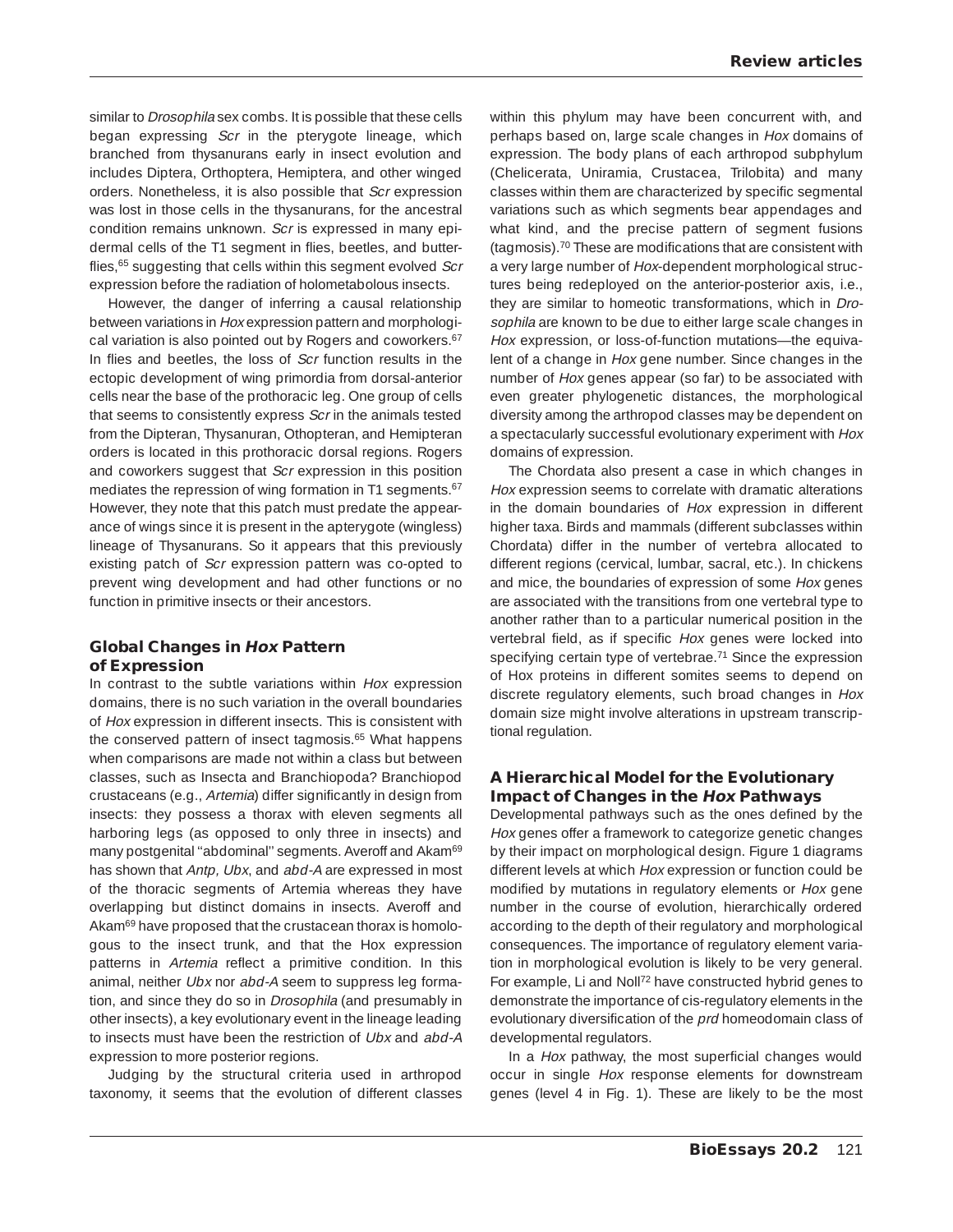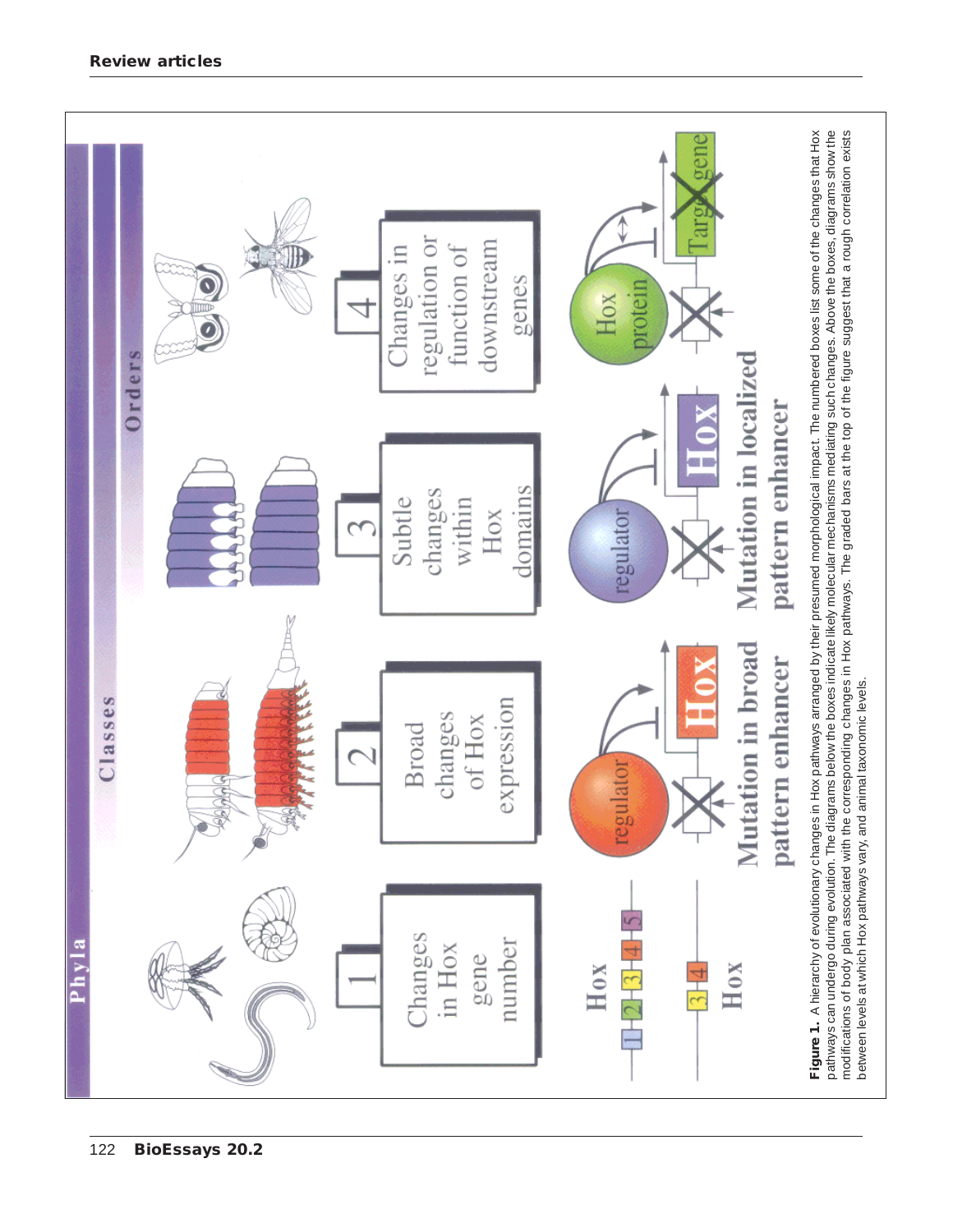pervasive changes in evolutionary variation of Hox pathways, presumably involved in subtle differences between most or all animals species, e.g., 73 and even as polymorphisms in populations within a species. Of course, the impact of any single change would depend on the hierarchical level of the gene whose expression is controlled, which could range from very high (in autoactivation circuits, the Hox genes themselves), to rather low (if the downstream gene itself had no subsequent regulatory function).<sup>e.g., 74</sup>

We imagine that the next level of regulatory element variation in Hox pathways would result in subtle changes in the details of a Hox transcription pattern within a preexisting large domain of expression (level 3 in Fig. 1). For example, changes in abd-A and Ubx expression in the cells of the butterfly larval abdomen correlate with the formation of prolegs.66 Mechanistically, this could be caused by the mutation of binding sites which abolish trx-like or autoactivation function in just a few cells, or by the failure to establish expression in those cells. Many Hox downstream gene expression patterns would presumably change in these few cells. At least two autoregulatory elements are known to consist of independent modules that supply Hox expression in overlapping spatial and temporal patterns and different tissue types,<sup>75-77</sup> which might facilitate evolutionary experimentation. In another example, Scr seems to have acquired new domains of expression in the evolution of different insect lineages.<sup>67</sup> It is possible that such variation in Hox pattern accounts for some of the changes in anatomical organization that characterize the different orders (Fig. 1). It will be interesting to determine whether even more subtle changes in Hox pattern can be correlated with minor morphological differences among insect species.

The next hierarchical level of Hox pathway variation in evolution is probably conferred by mutations that result in a wholesale redeployment of the anterior-posterior domain of a Hox pattern (level 2 in Fig. 1). This might involve expansion or contractions of Hox expression throughout one or many metameres. In these cases, many Hox downstream genes would have altered expression patterns in many cells. Mechanistically, broad alterations in Hox patterns of transcription (e.g., the restriction of Ubx and abd-A to abdominal segments in insects as compared to Artemia<sup>78</sup> could have been generated by the gain of gap repressor binding sites in Hox cis-regulatory elements. From this point of view, the lesions in Krüppel protein binding sites in Hab mutant chromosomes13 can be thought of as mimicking an ancestral condition. The shifts in Hox boundaries seen in comparisons of bird and mammal patterns of expression,<sup>71</sup> could similarly be due to the acquisition or loss of binding sites for upstream factors like Krox20 or kreisler, or by changes in the expression patterns for such regulators.<sup>21,22</sup> Such mutations could have driven deep reorganizations of the body plan, and may be more frequently associated with differences at the taxonomic level of classes.

The deepest level at which Hox pathways change in evolution is likely to be at the level of alterations in Hox gene number (level 4 in Fig. 1). Gene duplication is postulated to permit the establishment of wholly new developmental strategies,<sup>79</sup> and thereby generate the dramatic differences in form that distinguish phyla or subphyla. There are examples in recent evolutionary history of individual Hox type genes that apparently have rapidly diverged to acquire nonhomeotic functions after being duplicated.<sup>reviewed in 80</sup> This evolutionary divergence is probably partly due to rapid coding evolution, as well as novel spatial and temporal patterns of expression.

It has been argued<sup>70,81</sup> that the most profound innovations in animal design occurred during the Cambrian period, and that fundamental architectural novelty of the type that distinguishes the higher taxa has not arisen since. Apparently, dramatic innovation is no longer tolerated at fundamental branch points of developmental pathways controlling metazoan body plans. There are likely to be many reasons why such branch points are resistant to change, but among them is that as more and more downstream genes and cells are incorporated into a developmental genetic pathway, the less flexible that pathway becomes, since changes of expression of some of the downstream genes leads to disruptive consequences. In Figure 1 we have attempted to hierarchically order some of the evolutionary modifications in Hox developmental pathways according to their presumed impact on morphology, and suggested that this order could roughly correlate with taxonomic levels, and also with the number of cells and downstream genes affected.

A fascinating problem in biology is to understand the developmental and molecular mechanisms behind the patterns of macroevolution. The comparative study of Hox gene expression patterns have already proven a very useful tool to define plausible and realistic connections between patterning genes and evolutionary changes. There appears to be a great need for more comparative expression studies, but also for the beginnings of a comparative study of Hox cis-regulatory modules and downstream elements whose variation probably underlies much morphological change in animal evolution. As a prelude, genuinely detailed knowledge of the structure and function of the component parts of such elements from model organisms will be required. An exciting prospect for the future will be to reconstruct the history of some crucial regulatory elements, how they have changed at various branch points of evolution and how that has led to changes in form and design in the animal kingdom.

#### **ACKNOWLEDGMENTS**

We thank members of our lab for many interesting conversations that clarified, or at least improved, our thoughts on these matters, and we apologize to all those whose work we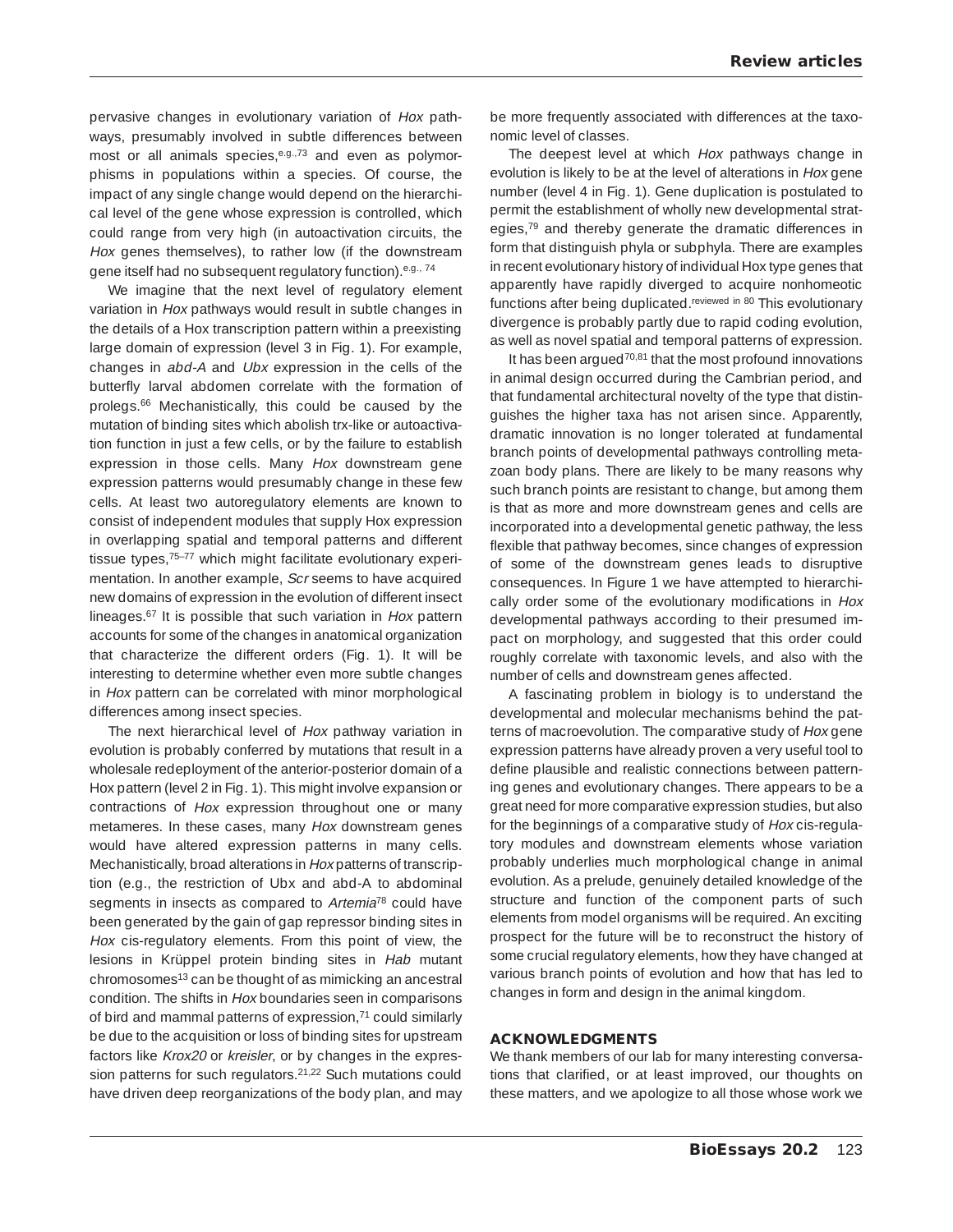didn't directly cite. This work was supported by a grant from the NIH (HD28315, to W.M.).

#### **REFERENCES**

**1 Botas, J.** (1993) Control of morphogenesis and differentiation by HOM/ Hox genes. Curr Opin Cell Biol **5**:1015–1022.

**2 McGinnis, W. and Krumlauf, R.** (1992) Homeobox genes and axial patterning. Cell **68**:283–302.

**3 Muragaki, Y., Mundlos, S., Upton, J. and Olsen, B.R.** (1996) Altered growth and branching patterns in synpolydactyly caused by mutations in HOXD13. Science **272**:548–551.

**4 Mortlock, D.P., Post, L.C. and Innis J.W.** (1996) The molecular basis of hypodactyly (Hd): A deletion in Hoxa13 leads to arrest of digital arch formation. Nature Gene **13**:284–289.

**5 Mann, R.S.** (1994) engrailed-mediated repression of Ultrabithorax is necessary for the parasegment 6 identity in Drosophila. Development **120**: 3205–3212.

**6 Castelli-Gair, J., Greig, S., Micklem, G. and Akam, M.** (1994) Dissecting the temporal requirements for homeotic gene function. Development **120**:1983–1995.

7 Castelli-Gair, J. and Akam M. (1995) How the Hox gene Ultrabithorax specifies two different segments: The significance of spatial and temporal regulation within metameres. Development **121**:2973–2982.

**8 Salser, S. and Kenyon C.** (1996) A C. elegans Hox gene switches on, off, on and off again to regulate proliferation, differentiation and morphogenesis. Development **122**:1651–1661.

**9 Eresh, S., Riese, J., Jackson, D.B., Bohmann, D. and Bienz, M.** (1997) A CREB-binding site as a target for decapentaplegic signalling during Drosophila endoderm induction. EMBO J **16**:2014–2022.

**10 Riese, J., Yu, X., Munnerlyn, A., Eresh, S., Hsu, S.C., Gros**schedl, R. and Bienz, M. (1997) LEF-1, a nuclear factor coordinating signalling inputs from wingless and decapentaplegic. Cell **88**:777–787.

**11 Small, S., Kraut, R., Hoey, T., Warrior, R. and Levine M.** (1991) Transcriptional regulation of a pair-rule stripe in Drosophila. Genes Dev **5**:827–839.

**12 Qian, S., Capovilla, M. and Pirrotta, V.** (1993) Molecular mechanisms of pattern formation by the BRE enhancer of the Ubx gene. EMBO J **12**:3865–3877.

**13 Shimell, M., Simon, J., Bender, W. and O'Connor, M.** (1994) Enhancer point mutation results in a homeotic transformation in Drosophila. Science **264**:968–971.

14 Patel, N. (1994) The evolution of arthropod segmentation: Insights from comparisons of gene expression patterns. Development suppl: 201–207.

15 Sommer, R.J. and Tautz, D. (1993) Involvement of an orthologue of the Drosophila pair rule gene hairy in segment formation of the short germ band embryo of Tribolium (Coleoptera). Nature **361**:448–450.

**16 Wolff, C., Sommer, R., Schroder, R., Glaser, G. and Tautz, D.** (1995) Conserved and divergent expression aspects of the Drosophila segmentation gene hunchback in the short germ band embryo of the flour beetle Tribolium. Development **121**:4227–4236.

17 Brown, S. and Denell, R. (1996) Segmentation and dorsoventral patterning in Tribolium. Cell Dev Biol **7**:553–560.

18 Sulston, I. and Anderson, K. (1996) Genetic analysis of embryonic patterning mechanisms in the beetle Tribolium castaneum. Cell Dev Biol **7**:561–571.

**19 Cowing, D. and Kenyon, C.** (1996) Correct Hox gene expression established independently of position in Caenorhabditis elegans. Nature **382**:353–356.

**20 Nardelli-Haefliger, D., Bruce, A.E.E. and Shankland, M.** (1994) An axial domain of HOM/Hox gene expression is formed by morphogenetic alignment of independently specified cell lineages in the leech Helobdella. Development 120:1839–1849.

21 Sham, M.H. (1993) The zinc finger gene Krox20 regulates HoxB2 (Hox2.8) during hindbrain segmentation. Cell **72**:183–196.

**22 Manzanares, M., Cordes, S., Kwan, C.T., Sham, M.H., Barsh, G.S. and Krumlauf, R.** (1997) Segmental regulation of Hoxb-3 by kreisler. Nature **387**:191–195.

**23 Boncinelli, E., Simeone, A., Acampora, D. and Mavilio, F.** (1991) Hox gene activation by retinoic acid. Trends Gene **7**:329–334.

**24 Krumlauf, R.** (1994) Hox genes in vertebrate development. Cell **78**:191– 201.

**25 Marshall, H., Nonchev, S., Sham, M.A., Muchamore, I., Lumsden, A. and Krumlauf R.** (1992) Retinoic acid alters hindbrain Hox code and induces transformation of rhombomeres 2/3 into a 4/5 identity. Nature **360**:737–741.

**26 Marshall, H., Studer, M., Popperl, H., Aparicio, S., Kurolwa, A., Brenner, S. and Krumlauf, R.** (1994) A conserved retinoic acid response element required for early expression of the homeobox gene Hoxb-1. Nature **370**:567–571.

27 Lewis, E.B. (1964) Genetic control and regulation of developmental pathways. In The Chromosomes in Development, (ed. M. Loke) Academic Press, New York.

28 Hoppler, S. and Bienz, M. (1994) Specification of a single cell type by a Drosophila homeotic gene. Cell **76**:689–702.

29 Lewis, E.B. (1978) A gene complex controlling segmentation in Drosophila. Nature **276**:565–570.

**30 Struhl, G. and Akam, M.** (1985) Altered distributions of Ultrabithorax transcripts in extra sex combs mutant embryos of Drosophila. EMBO J **4**:3259–3264.

**31 Wedeen, C., Harding, K. and Levine, M.** (1986) Spatial regulation of Antennapedia and bithorax gene expression by the Polycomb locus in Drosophila. Cell **44**:739–748.

**32 Simon, J.** (1995) Locking in stable states of gene expression: Transcriptional control during Drosophila development. Curr Opin Cell Biol **7**:376–385.

**33 Chan, C.S., Rastelli, L. and Pirrotta, V.** (1994) A Polycomb response element in the Ubx gene that determines an epigenetically inherited state of repression. EMBO J **13**:2553–2564.

**34 Chang, Y.L., King, B., O'Conner, M., Mazo, A. and Huang, D.H.** (1995) Functional reconstruction of trans regulation of the Ultrabithorax promoter by the products of two antagonistic genes, trithorax and Polycomb. Mol Cell Biol **15**:6601–6612.

**35 Shearn, A.** (1989) The ash-1, ash-2, and trx genes of Drosophila melanogaster are functionally related. Genetics **121**:517–525.

**36 Kennison, J.A.** (1993) Transcriptional activation of *Drosophila* homeotic genes from distant regulatory elements. Trends Gene **9**:75–79.

**37 Breen, T.R. and Harte P.J.** (1993) trithorax regulates multiple homeotic genes in the bithorax and Antennapedia complexes and exerts different tissue-specific, parasegment-specific and promoter-specific effects on each. Development **117**:119–134.

**38 Tamkun, J.W., Deuring, R., Scott, M.P., Kissinger, M., Pattatucci, A.M., Kaufman, T.C., and Kennison J.A.** (1992) brahma: A regulator of Drosophila homeotic genes structurally related to the yeast transcriptional activator SNF2/SWI2. Cell **68**:561–572.

**39 Pazin, M.J. and Kadonaga J.T.** (1997) SWI2/SNF2 and related proteins: ATP-driven motors that disrupt Protein-DNA interactions? Cell **88**:737– 740.

**40 Biggin, M.D. and Tijan R.** (1988) Transcription factors that activate the Ultrabithorax promoter in developmentally staged extracts. Cell **53**:699–711.

**41 Farkas, G., Gausz, J., Galloni, M., Reuters, G., Gyurkovics, H.** and Karch F. (1994) The Trithorax-like gene encodes the Drosophila GAGA factor. Nature **371**:806–808.

**42 Tsukiyama, T. and Wu C.** (1995) Purification and properties of an ATP-dependent nucleosome remodeling factor. Cell **83**:1011–1020.